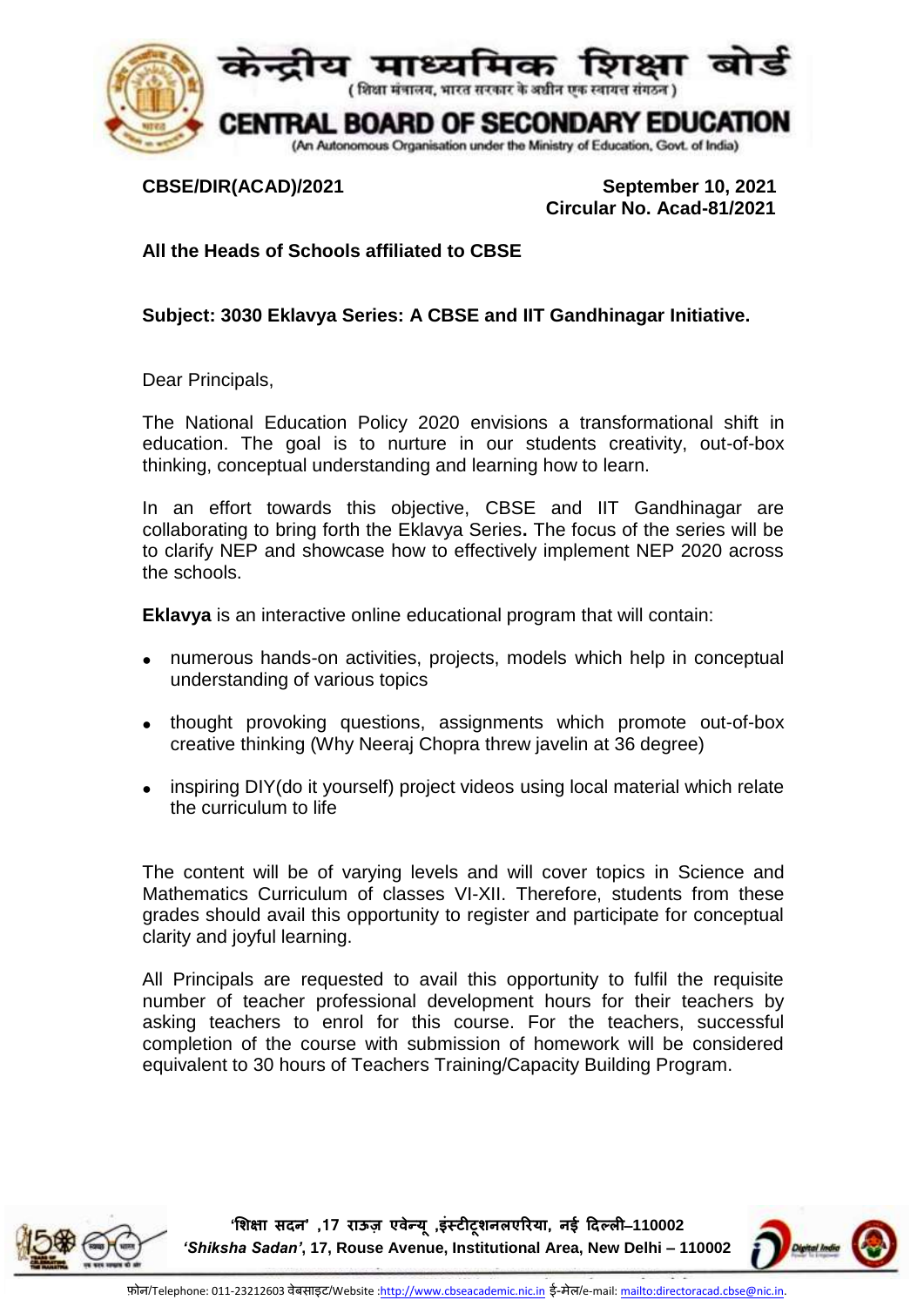

This series will help students and teachers by equipping them with scientific temper and key competencies. The details are:

| Programme                          | 3030 Eklavya<br>(Registrations opens on 10th Sep, 2021)                                                          |
|------------------------------------|------------------------------------------------------------------------------------------------------------------|
| Time                               | Live every Sunday 4-5 pm<br>First Episode (26th Sep, 2021) : Neeraj Chopra and<br><b>Newton's Laws of motion</b> |
| Organizers                         | <b>CBSE and CCL IIT Gandhinagar</b>                                                                              |
| Participation                      | <b>FREE</b> (Registration is <b>compulsory</b> )                                                                 |
| &<br>Registration<br>Certification | Go to the program website<br>https://ccl.iitgn.ac.in/eklavya<br>or<br>http://cbseacademic.nic.in/eklavya.html    |
| Live episodes                      | https://youtube.com/IITGNCLI                                                                                     |
| Certification                      | Participation Certificate for all Modules (₹ 100+Tax)<br>Certificate of Competency for whole course (₹. 100+Tax) |

For further queries, you may send email to [eklavya@iitgn.ac.in](mailto:eklavya@iitgn.ac.in) or call 079-23952240

**Dr Joseph Emmanuel Director (Academics)**



**'शिक्षा सदन' ,71 राऊज़ एवेन्यू ,इंस्टीटूिनलएररया, नई ददल्ली**–**110002**  *'Shiksha Sadan'***, 17, Rouse Avenue, Institutional Area, New Delhi – 110002**